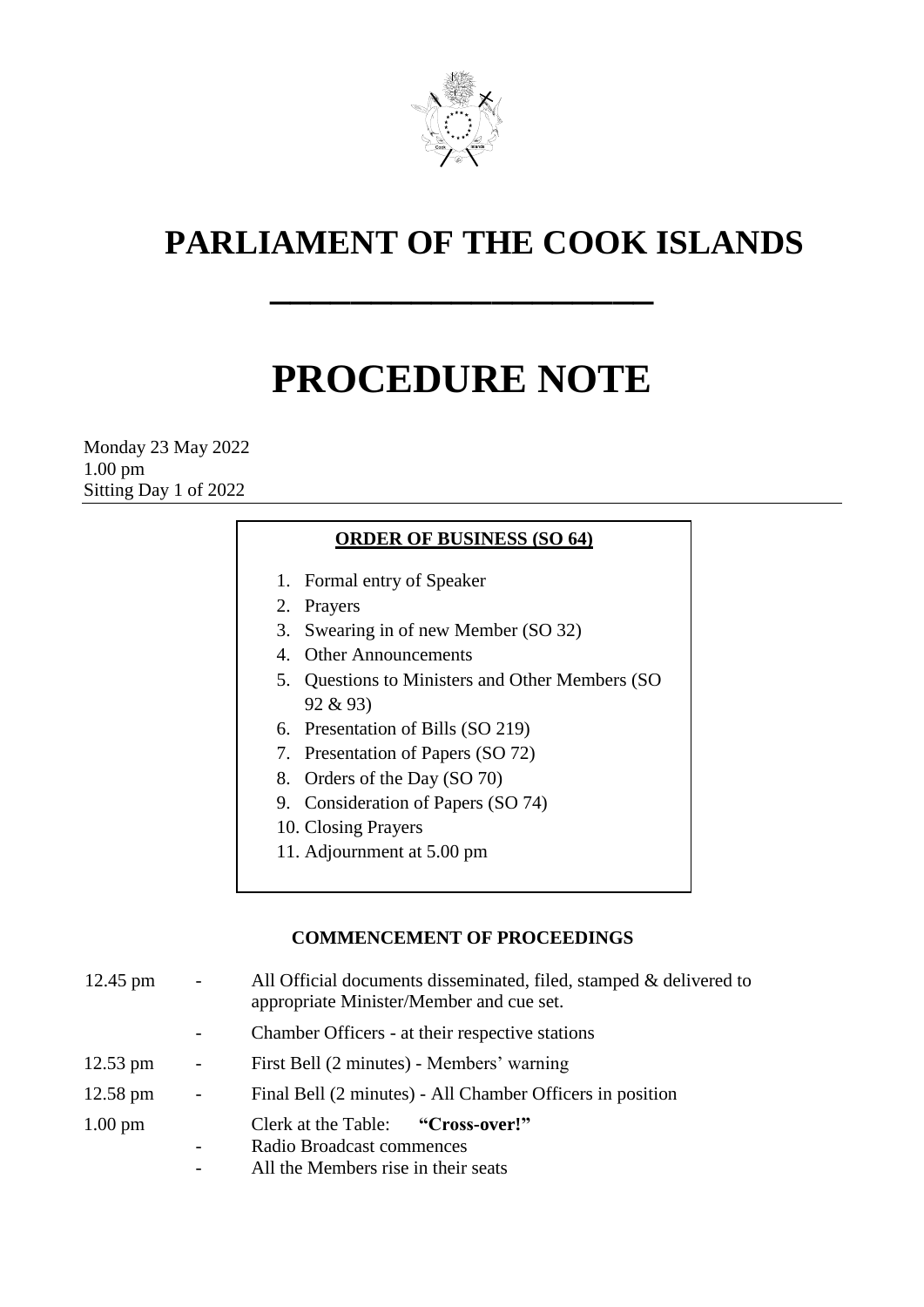- Staff and persons in the Public Gallery be upstanding

# **"MR SPEAKER**" - Formal Entry of Speaker (Proceed to Seat, Everyone Remain up-standing)

- Entry of Chaplain Message and Prayer Chaplain exits
- MR SPEAKER: Assumes his seat Invites members to be seated Calls the House to Order - Salutations.

**MR SPEAKER (T. TURA):** Please be seated Honourable Members. Kia Orana to all of us this afternoon and welcome back to Parliament.

I have a message from the Queen's Representative and I shall read that to you.

*Message to Parliament, Royal Recommendation signed by the Queen's Representative, Sir Tom Marsters, KBE.*

*Message No. 1*

*"The Queen's Representative in pursuance of Article 3 of the Constitution, on behalf of Her Majesty and in pursuance of Article 43 of the Constitution recommends Parliament to proceed upon the Bill, the Short Title where is the Appropriation Bill 2022."*

*DATED at AUCKLAND this 20 th day of May, 2022.*

I lay this on the Table.

**MR SPEAKER:** Honourable Members, I have a few announcements to make.

# **ANNOUNCEMENTS [SO 64 (e)]**

**MR SPEAKER:** Speaker to indicate if any.

# **OBITUARIES [SO 64 (f)]**

**MR SPEAKER:** Speaker to indicate if any.

# **QUESTION TIME [Part XXIII]**

**MR SPEAKER:** Honourable Members, we have come to Question Time. This will be for 30 minutes. I recognise the Honourable Member \_\_\_\_\_\_\_\_\_\_**\_\_\_\_\_\_\_\_\_\_\_\_\_\_\_\_\_\_\_\_\_\_\_\_.** You have the Floor.

Question Time continues for 30 minutes.

# **ORDERS OF THE DAY**

# **PRESENTATION OF PUBLIC BILLS (PART XXXI)**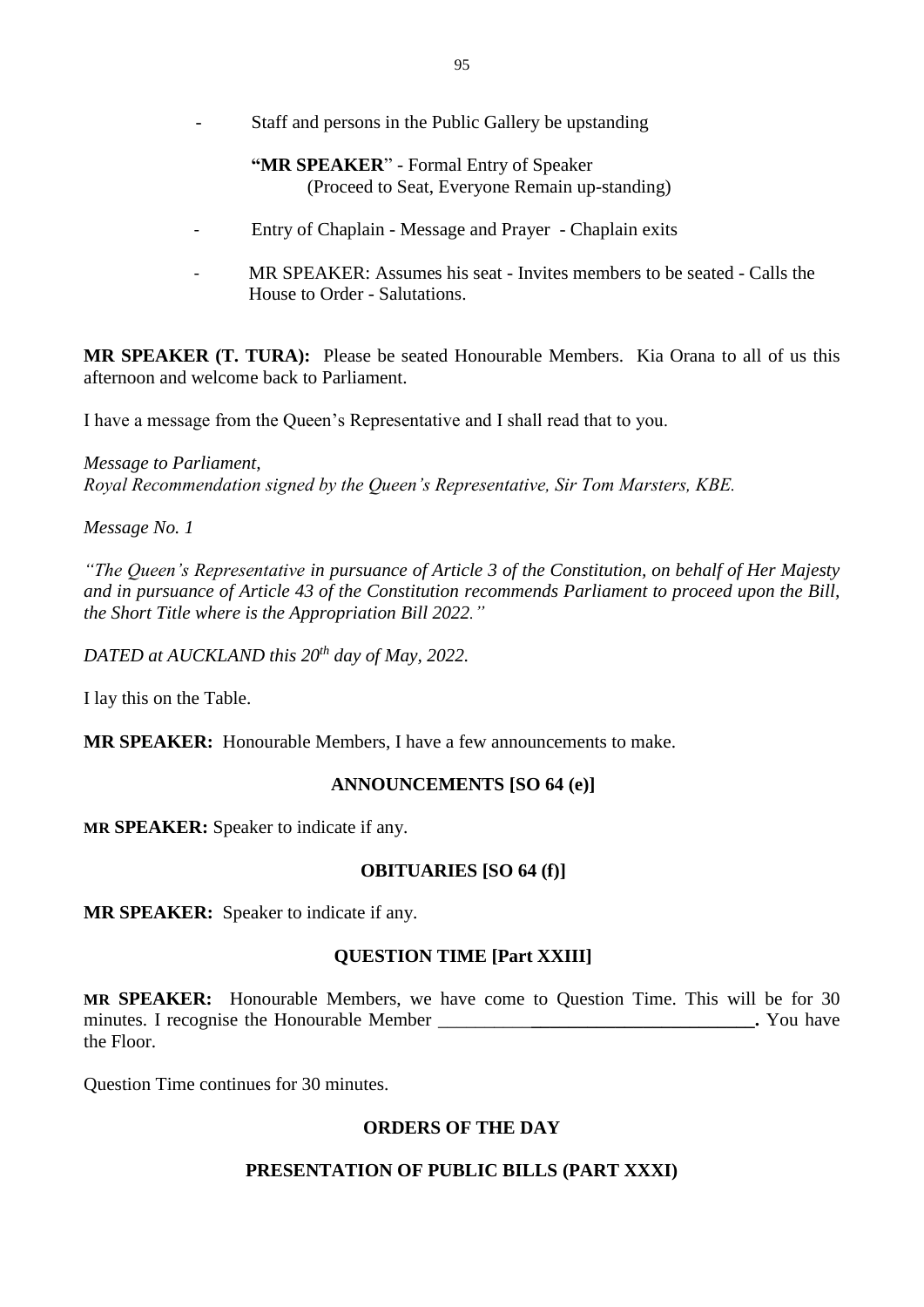**MR SPEAKER:** Our first Bill for presentation is the Appropriation Bill 2022. I call the Minister of Finance, Honourable Mark Brown, you have the Floor.

**HON. M. BROWN:** Thank you Mr Speaker. I stand to present before the House, the Appropriation Bill 2022.

#### *(Hon. Minister hands the copy to the Clerk)*

**CLERK:** Short Title Reads: Appropriation Act 2022.

**MR SPEAKER:** Can the Minister please name the date and time for the Second Reading of the Bill.

**HON. M. BROWN:** After the presentation of Papers Mr Speaker.

**MR SPEAKER:** Thank you Minister of Finance. The Appropriation Bill 2022 is ordered for a Second Reading after the presentation of Papers.

#### **PRESENTATION OF PAPERS [SO 72]**

I call upon the Deputy Speaker, Honourable Tingika Elikana to present Paper No. 111 – Report on a review of the Standing Orders.

**MR T. ELIKANA:** Thank you Mr Speaker. It is my honour to present:

Paper No. 111 – Report on a review of the Standing Orders

I now lay this on the Table.

*(Deputy Speaker presents a short explanatory statement)*

**MR SPEAKER:** Thank you Honourable Elikana. I now call upon the Honourable Minister, Rose Brown to present Paper No. 116 – Cook Islands National Superannuation Fund (Contribution Rate) Amendment Order 2021, Serial No. 2021/11.

**HON. R. TOKI-BROWN:** Thank you Mr Speaker, it is my honour to present Paper No. 116 – Cook Islands National Superannuation Fund (Contribution Rate) Amendment Order 2021, Serial No. 2021/11.

I lay this on the Table.

**MR SPEAKER:** Thank you Minister Rose Brown. I now call upon the Honourable Prime Minister, Mark Brown to present, Paper No. 117 – Environment (Montreal Protocol) Regulations 2021, Serial No. 2021/12 and Paper No. 118 – Transport (Motor Driver Licensing) Amendment Regulations 2021, Serial No. 2021/13.

**HON. M. BROWN:** Thank you Mr Speaker, it is my honour to present:

Paper No. 117 – Environment (Montreal Protocol) Regulations 2021, Serial No. 2021/12 and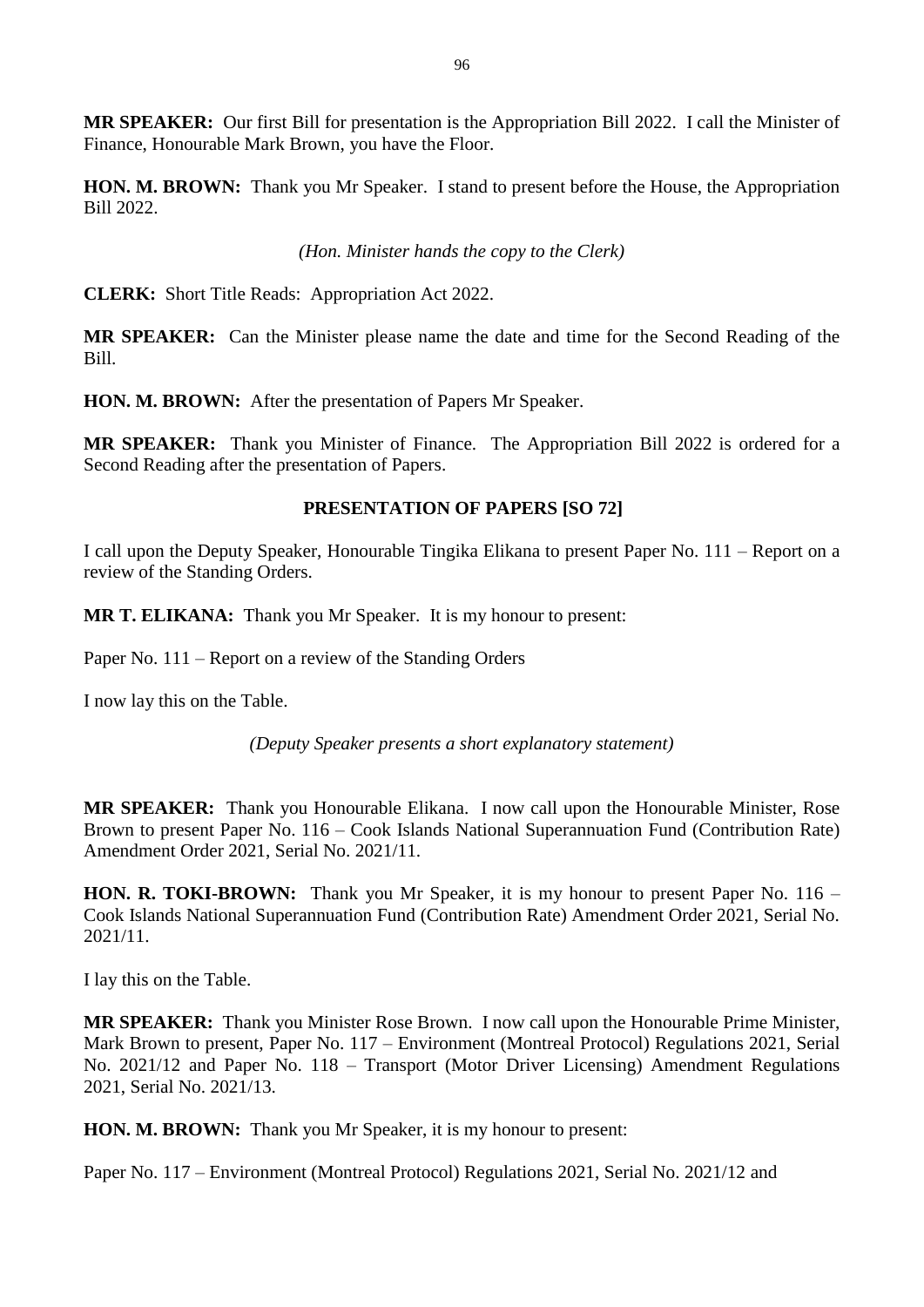Paper No. 118 – Transport (Motor Driver Licensing) Amendment Regulations 2021, Serial No. 2021/13.

I lay these on the Table.

**MR SPEAKER:** Thank you Honourable Prime Minister. I now call upon the Minister for Health, Honourable Rose Brown to present Paper No, 119 – COVID-19 (Public Health Measures) Regulations 2021, Serial No. 2021/14 and Paper No. 120 – COVID-19 (Air Border Entry Requirements) Regulations 2021, Serial No. 2021/15.

**HON. R. TOKI-BROWN:** Thank you Mr Speaker, it is my honour to present:

Papers No, 119 – COVID-19 (Public Health Measures) Regulations 2021, Serial No. 2021/14 and

Paper No. 120 – COVID-19 (Air Border Entry Requirements) Regulations 2021, Serial No. 2021/15

I lay these on the Table.

**MR SPEAKER:** Thank you Honourable Rose Brown. I call upon Minister Vaine Mokoroa to present the following Papers:

Paper No. 121 – Public Expenditure Review Committee (Appointment of Other Committee Members) Order 2021, Serial No. 2021/16.

Paper No. 122 – Justices of the Peace (Remuneration) Regulations 2021, Serial No. 2021/17 and

Paper No. 123 – Te Mato Akamoeau — Office of the Ombudsman Annual Report 2020-21.

**HON. V. MOKOROA:** Thank you Mr Speaker, it is my honour to present:

Paper No. 121 – Public Expenditure Review Committee (Appointment of Other Committee Members) Order 2021, Serial No. 2021/16.

Paper No. 122 – Justices of the Peace (Remuneration) Regulations 2021, Serial No. 2021/17 and

Paper No. 123 – Te Mato Akamoeau — Office of the Ombudsman Annual Report 2020-21.

I lay these on the Table.

**MR SPEAKER:** Thank you Minister Mokoroa. I call upon the Minister for Health, Honourable Rose Brown to present Papers No. 124 – COVID-19 (Public Health Measures) Amendment Regulations 2022, Serial No. 2022/01 and Paper No. 125 – COVID-19 (Public Health Measures) Amendment Regulations (No. 2) 2022, Serial No. 2022/02.

**HON. R. TOKI-BROWN:** Thank you Mr Speaker, it is my honour to present:

Paper No. 124 – COVID-19 (Public Health Measures) Amendment Regulations 2022, Serial No. 2022/01 and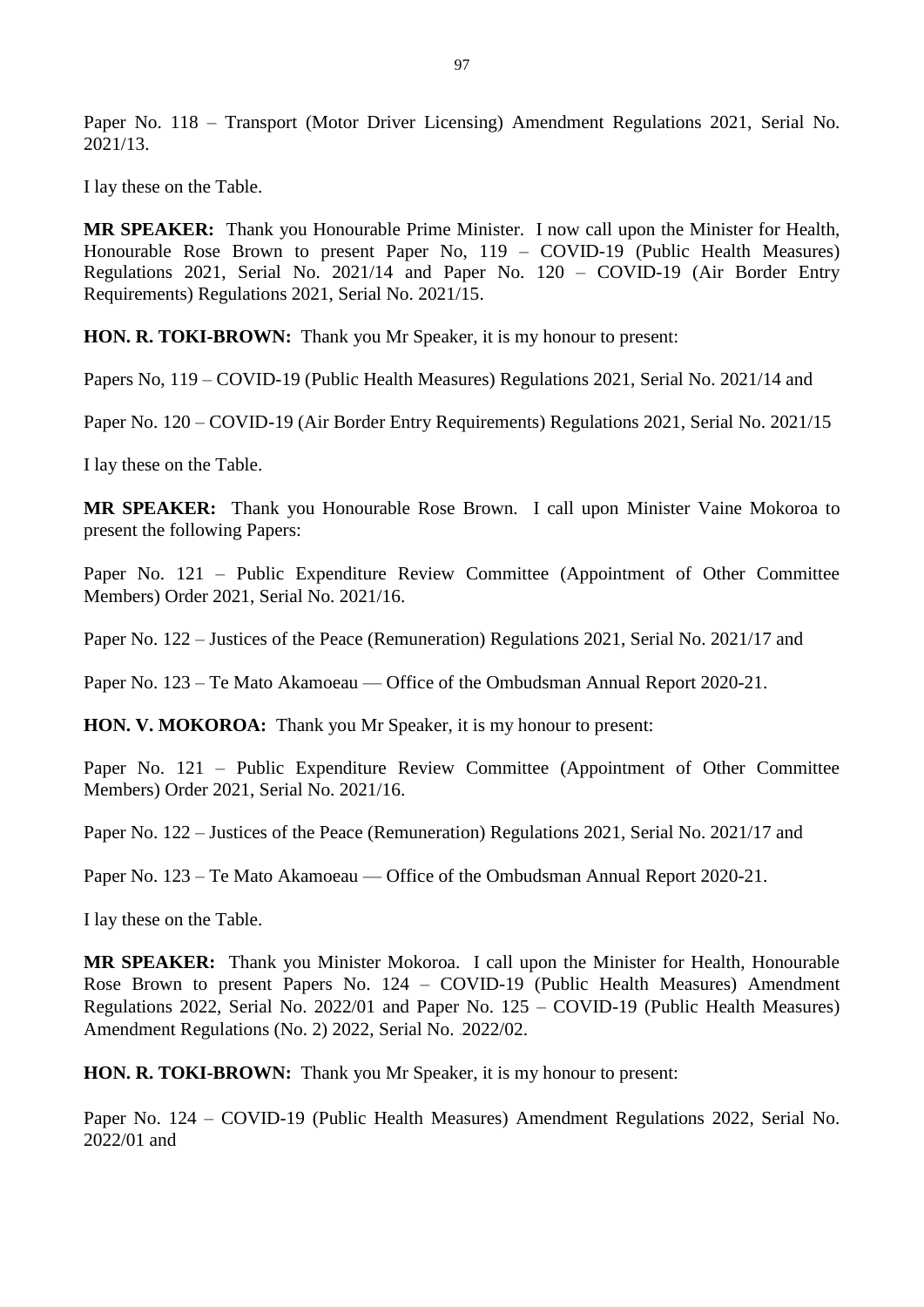Paper No. 125 – COVID-19 (Public Health Measures) Amendment Regulations (No. 2) 2022, Serial No. 2022/02.

I lay these on the Table.

**MR SPEAKER:** Thank you Minister Rose Brown. I call upon the Minister for Ombudsman, Honourable Vaine Mokoroa to present Paper No. 126 – Ombudsman (Terms and Conditions of Appointment) Order 2022, Serial No. 2022/03.

**HON. V. MOKOROA:** Thank you Mr Speaker, it is my honour to present:

Paper No. 126 – Ombudsman (Terms and Conditions of Appointment) Order 2022, Serial No. 2022/03

I lay this on the Table.

**MR SPEAKER:** Thank you Minister Mokoroa. I call upon the Minister for Health, Honourable Rose Brown to table the following Papers:

Papers No. 127 – COVID-19 (Air Border Entry Requirements) Amendment Regulations 2022, Serial No.2022/04

Paper No. 128 – COVID- 19 (Air Border Entry Requirements) Amendment Regulations (No. 2) 2022, Serial No. 2022/05

Paper No. 129 – COVID -19 (Air Border) Regulations 2022, Serial No. 2022/06 and

Paper No. 130 – COVID-19 (Public Health Measures) Amendment Regulations (No. 3) 2022, Serial No. 2022/07.

**HON. R. TOKI-BROWN:** Thank you Mr Speaker, it is my honour to present:

Paper No. 127 – COVID-19 (Air Border Entry Requirements) Amendment Regulations 2022, Serial No.2022/04.

Paper No. 128 – COVID- 19 (Air Border Entry Requirements) Amendment Regulations (No. 2) 2022, Serial No. 2022/05.

Paper No. 129 – COVID -19 (Air Border) Regulations 2022, Serial No. 2022/06 and

Paper No. 130 – COVID-19 (Public Health Measures) Amendment Regulations (No. 3) 2022, Serial No. 2022/07.

I lay these on the Table.

**MR SPEAKER:** Thank you Minister Rose Brown. I call upon Minister Vaine Mokoroa to present Paper No. 131 – International Relationship Property Trusts Regulations 2022, Serial No. 2022/08 132.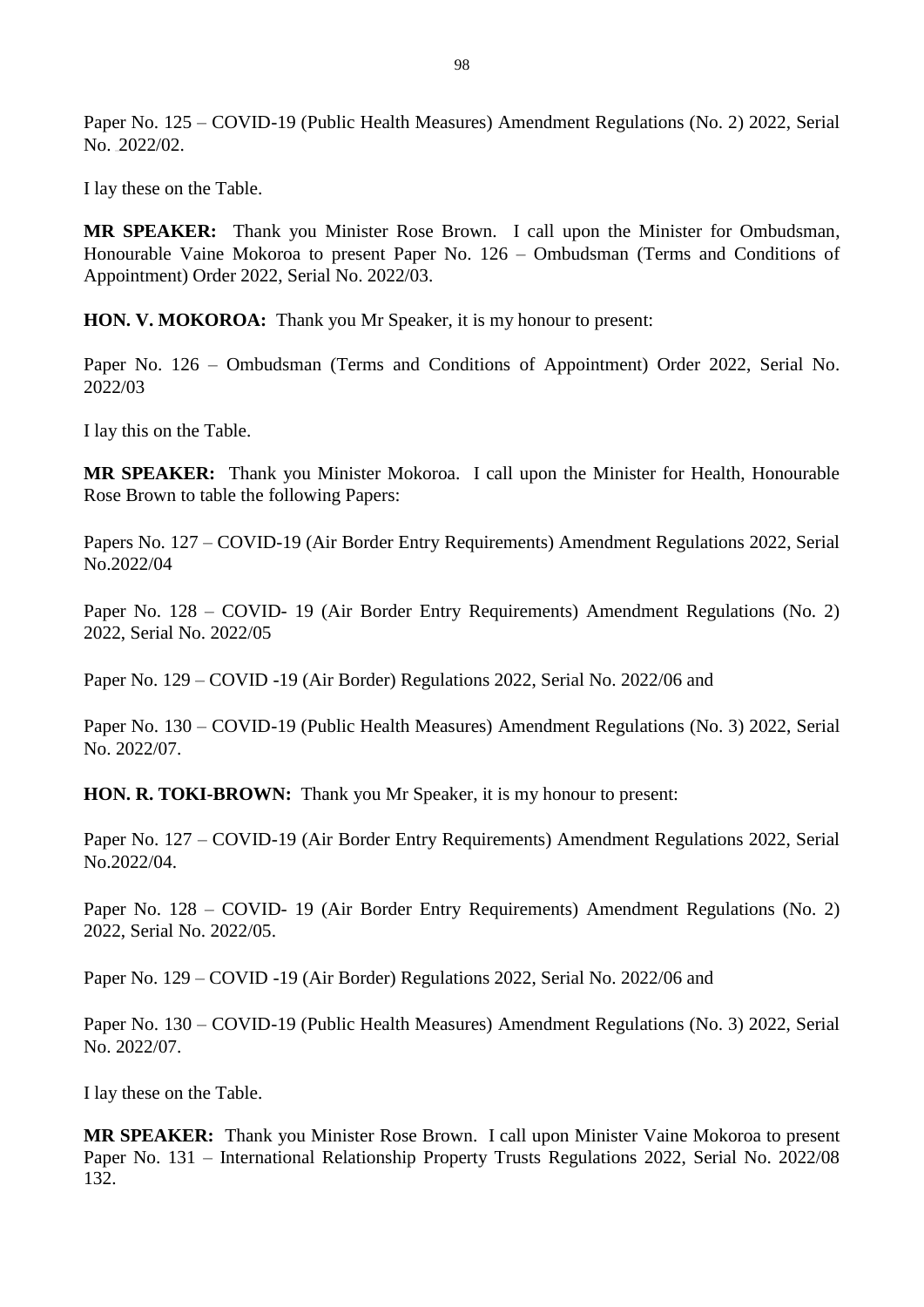**HON. V. MOKOROA:** Thank you Mr Speaker, it is my honour to present:

Paper No. 131 – International Relationship Property Trusts Regulations 2022, Serial No. 2022/08 132

I lay this on the Table.

**MR SPEAKER:** Thank you Minister Vaine Mokoroa. I call upon the Prime Minister, Mark Brown to present Paper No. 132 – Cook Islands Immigration Act Commencement Order 2022, Serial No. 2022/09 and Paper No. 133 – Cook Islands Immigration Regulations 2022, Serial No. 2022/10.

**HON. M. BROWN:** Thank you Mr Speaker. I have the honour to present:

Paper No. 132 – Cook Islands Immigration Act Commencement Order 2022, Serial No. 2022/09 and

Paper No. 133 – Cook Islands Immigration Regulations 2022, Serial No. 2022/10

I lay these on the Table.

**MR SPEAKER:** Thank you Honourable Mark Brown. I call upon the Minister for Health, Honourable Rose Brown to present Paper No. 134 – COVID-19 (Public Health Measures) Regulations 2022, Serial No. 2022/11 and Paper No. 135 – COVID-19 (Border Entry Requirements) Regulations 2022, Serial No. 2022/12.

**HON. R. TOKI-BROWN:** Thank you Mr Speaker. I have the honour to present:

Paper No. 134 – COVID-19 (Public Health Measures) Regulations 2022, Serial No. 2022/11 and

Paper No. 135 – COVID-19 (Border Entry Requirements) Regulations 2022, Serial No. 2022/12

I lay these on the Table.

**MR SPEAKER:** Thank you Honourable Rose Brown. I call upon the Honourable Minister, Vaine Mokoroa to present Paper No. 137 – PERC Report on Complaint regarding Integrity of Information produce by Revenue Management Division (RMD) and Paper No. 138 – PERC Report on Complaint received regarding Revenue Management Division at Ministry of Finance.

**HON. V. MOKOROA:** Thank you Mr Speaker. I have the honour to present:

Paper No. 137 – PERC Report on Complaint regarding Integrity of Information produce by Revenue Management Division (RMD) and

Paper No. 138 – PERC Report on Complaint received regarding Revenue Management Division at the Ministry of Finance

I lay these on the Table.

**MR SPEAKER:** Thank you Minister Mokoroa. I call upon the Chairman for the Public Accounts Committee, Honourable Tingika Elikana to present Paper No. 139 – Public Accounts Committee Report on the Review of the Appropriation Bill 2022/2023.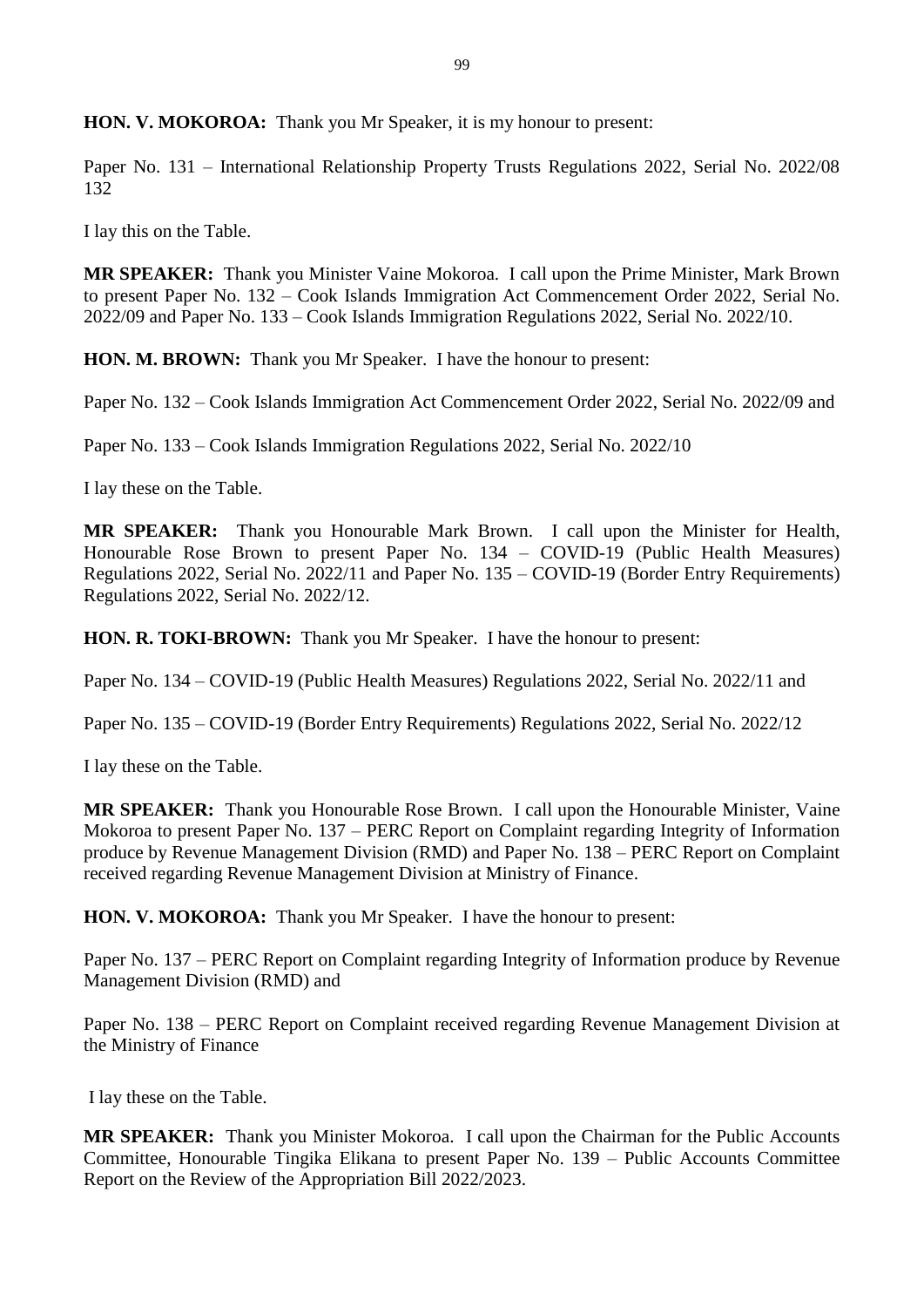**MR T. ELIKANA:** Thank you Mr Speaker. I have the honour to present, Paper No. 139 – Public Accounts Committee Report on the Review of the Appropriation Bill 2022/2023.

I lay this on the Table.

**MR SPEAKER:** Thank you Honourable Elikana. That concludes the presentation of Papers.

#### **ORDERS OF THE DAY**

Second Reading of the Appropriation Bill 2022. I call the Leader of the House on the Floor.

**MS T. BROWN:** Thank you Mr Speaker. I move that Standing Order 224 be suspended to enable the House to proceed on the Appropriation Bill 2022 forthwith.

**MR SPEAKER:** Thank you Leader of the House.

I call for a Seconder to the Motion.

Seconded by …………………………….

The Question is that the Motion be agreed to.

Those in favour say Aye

Those Against say No

The Ayes have it

I now call the Minister of Finance for the Second Reading of the Appropriation Bill 2022.

**HON. M. BROWN:** Thank you Mr Speaker. I move:

#### **That the Appropriation Bill 2022 be read a Second time**

*(Minister of Finance deliver his Budget Statement)*

**MR SPEAKER:** Honourable Minister, I will have to interrupt you. It is now time for recess. You can continue when we resume after lunch.

#### **Sitting suspended at 2.30 p.m.**

#### **Sitting resumed at 3.00 p.m.**

**MR SPEAKER:** Please be seated Honourable Members. Parliament is resumed.

Before we suspended, the Minister of Finance, Mark Brown was on the Floor. You may continue Honourable Minister.

*(Hon. M. Brown continue with his Budget Statement)*